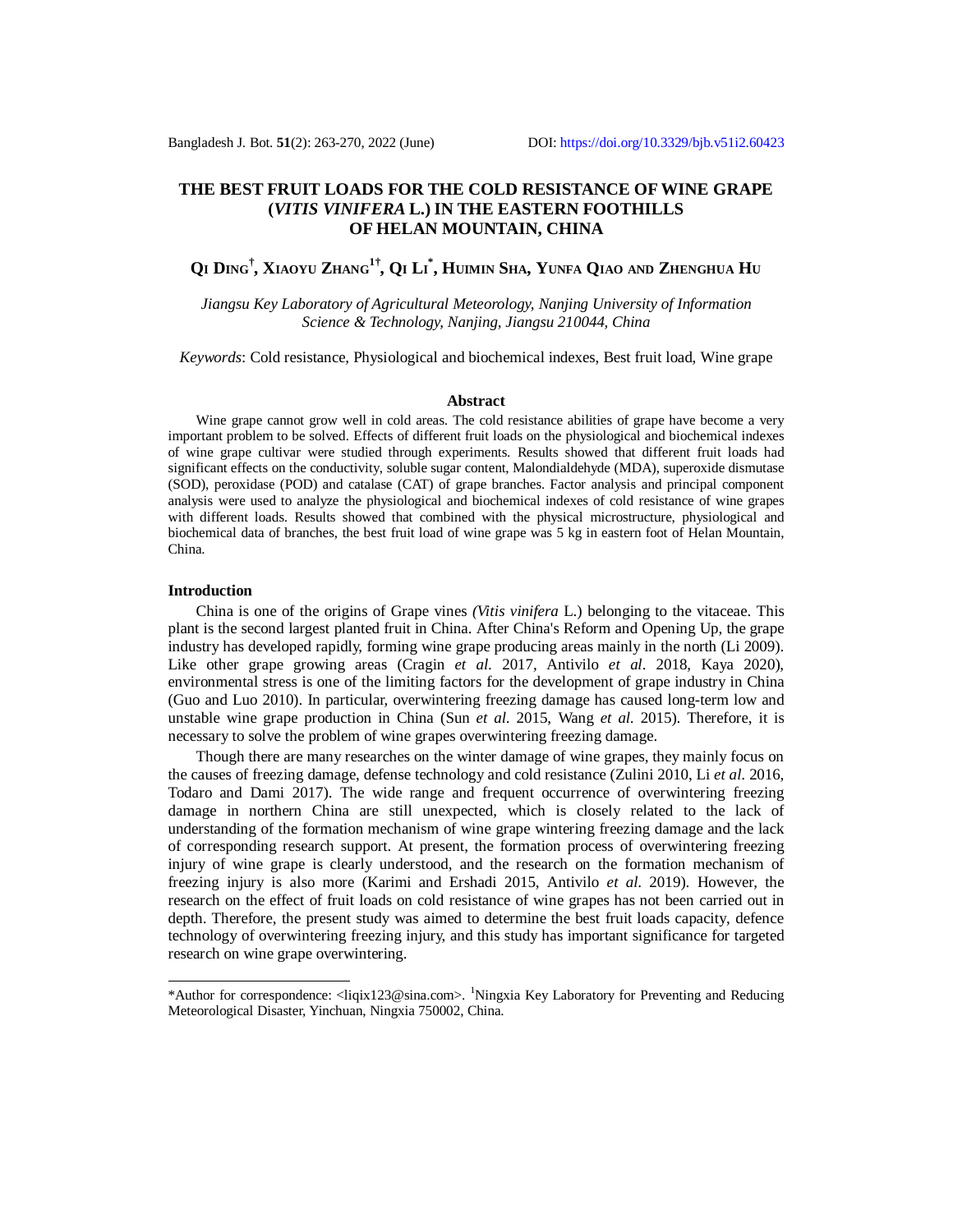#### **Materials and Methods**

The site was selected at the east foot of Helan Mountain  $(37^{\circ}43' \sim 39^{\circ}23'$  north latitude and 105°45′~106°47′ east longitude) in Ningxia Hui Autonomous Region. The field experiments and sampling locations of this study are mainly located in the vineyard of Mehe Manor in the eastern foot of Helan Mountain in Ningxia and the Yuxiaying Xixia Wangyuquan International Winery in Yuquanying, Yongning County, and Yinchuan City.

*Cabernet sauvgnon* grape was used as the wine grape sample. In May 2019, three rows of vines with similar growth and uniform age were selected. Four consecutive pole distances were selected as the test area. There were 10 vines in each pole distance. The vines are designed with different load treatments, specifically 3 kg ( $A_1$  treatment), 4 kg ( $A_2$  treatment), 5 kg ( $A_3$  treatment) and non-thinning control (CK treatment, 6 kg). There were 3 replicates test areas for each treatment. Annual branches were collected in the repeated plots before removing the grapevines from the shelves. Ten branches were collected in each treatment and were repeated for three times. The thickness is required to be between 0.5 and 1cm, and the 8 to 15 sections were selected as test materials.

In the laboratory, the test branches were treated with high and low temperature alternating test box (model: BC1300), the treatment temperature of the branches were -10, -15, -20, -25 and - 30<sup>0</sup>C. The cooling range during freezing and the heating range during thawing were both 5°C/hr. After 2 hrs restoration at room temperature, some parts were taken out and immediately tested for relative conductivity. All indexes were measured 3 times.

The logistic equation  $y = k/(1 + ae^{-bx})$  was used to fit the relationship between the low temperature stress and the relative conductivity of the branches. In the equation, y is the low temperature semi-lethal temperature  $(LT_{50})$  and x is the relative conductivity.

The soluble sugar content of the test branches was determined using a kit of plant soluble sugar content produced by Shanghai Jianglai Biotechnology Co., Ltd. The four indicators contents (Malondialdehyde (MDA), superoxide dismutase (SOD), peroxidase (POD) and catalase (CAT) of the test branches were determined using the enzyme-linked immunoassay (ELISA) kit produced by Shanghai Jianglai Biotechnology Co., Ltd.

Data analysis and charts were performed with Excel 2019 and SPSS 20.0, the  $LT_{50}$  was calculated with DPS 9.05, relevant data of paraffin sections were observed and counted with Case Viewer 2.0, and significance test was performed with Duncan-style new double range test method.

#### **Results and Discussion**

In the early stage of the experimental design, each plot was treated with an estimated output of 0.5 kg as a spike of grapes, and the production was picked on September 26, 2019. The difference between the actual grape yield and the estimated yield in each area is within the range of  $\pm 10\%$ , which meets the test demand.

It can be seen from Fig. 1 that during the cooling process of 4~-30℃, the relative conductivity of each treated branch showed an overall upward trend, and was approximately distributed in an "S" curve. Throughout the cooling process, the relative conductivity of each treatment increased differently.

As shown in Table 1, the correlation coefficient r of each logistic equation is greater than 0.900, all reaching a significant level ( $p < 0.05$ ). According to the LT<sub>50</sub> results, it can be preliminarily concluded that under different loads, the cold resistance of the total fruit loading of 3 kg is significantly weaker than other treatments.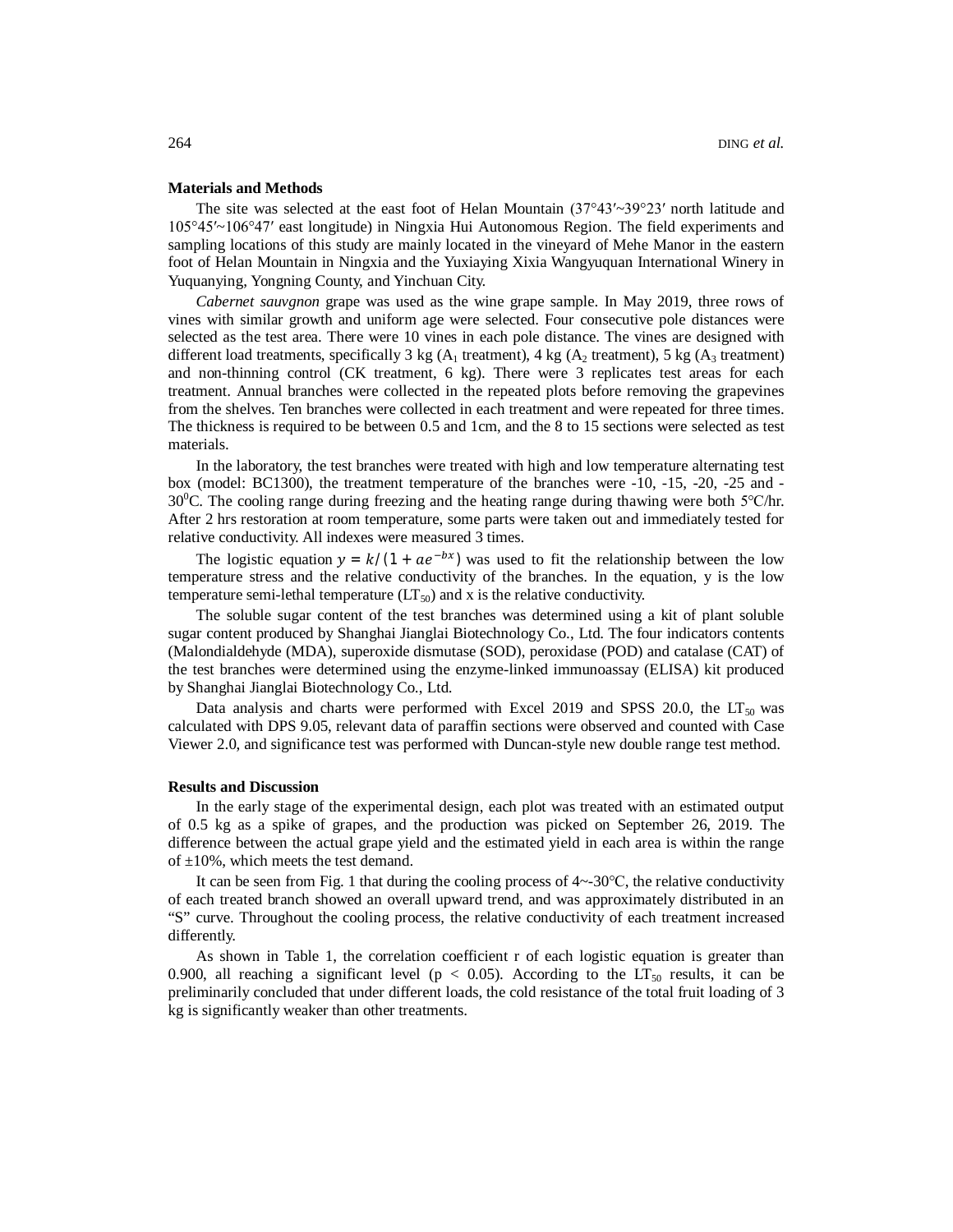

Fig. 1. Changes in relative conductivity of wine grape branches with different loads. CK, control group (6 kg load treatment); A1, 3 kg load treatment; A2, 4 kg load treatment; A3, 5 kg load treatment, the same as follows.

**Table 1. Logistic equation of relative conductivity and LT50**.

| deal with      | Regression equation                   | decisive factor $(r^2)$ | $LT_{50}$ (°C) |
|----------------|---------------------------------------|-------------------------|----------------|
| A <sub>1</sub> | Y=61.25/(1+95.62e <sup>-6.42x</sup> ) | 0.9035                  | $-14.90$       |
| $A_2$          | Y=123.25/(1+3.94 $e^{-0.15x}$ )       | 0.9531                  | $-26.62$       |
| $A_3$          | $Y=105.95/(1+5.72e^{-0.22x})$         | 0.9768                  | $-26.00$       |
| CК             | Y=203.88/ $(1+6.64e^{-0.25x})$        | 0.9023                  | $-26.23$       |

The soluble sugar content of grape branches under different treatments is shown in Fig. 2. During the temperature reduction of  $4 \sim 30^{\circ}$ C, the soluble sugar content of the grape branches in each treatment showed a trend of slightly decreasing and then increasing and then decreasing, but the temperature at which the peak appeared was different. There was a significant difference in the soluble sugar content of the various treatments throughout the cooling process. Only at -25 °C there was no significant difference between the A1 treatment and the A2 treatment. It can be seen that there is a more obvious relationship between the load and the increase in soluble sugar. With the increase in load, the increase in soluble sugar gradually increases.



Fig. 2. Changes in soluble sugar content of wine grape branches with different loads.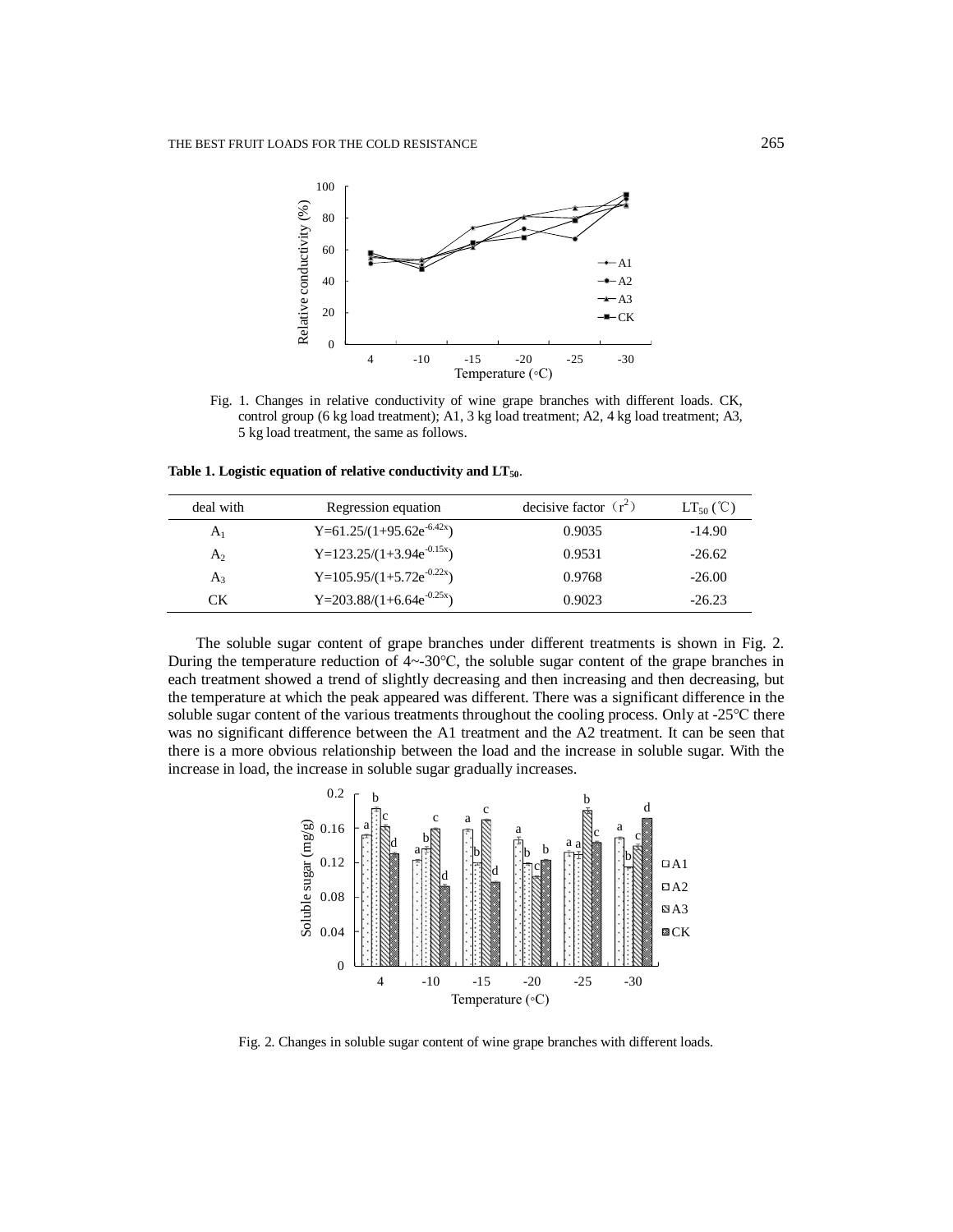During the temperature reduction of  $4 \sim 30\degree C$ , the MDA content of grape branches in each treatment showed a trend of first increasing and then decreasing (Fig. 3.). The changes in the early stage were stable, and the growth rate accelerated in the range of -15 to -20℃. After -20℃, there were different degrees of decline for the grape branches of different loads. In the whole cooling process, there is basically a significant difference in the MDA content of each treatment. It can be seen that the greater the amount of change in the MDA content during the whole freezing process, the greater the increase, and the greater the load of the grape branches, the greater the maximum MDA content reached.



Fig. 3. Changes in MDA content of wine grape branches with different loads.

The SOD activity of grape branches under different treatments is shown in Fig. 4. During the temperature reduction of  $4\sim$  -30°C, the SOD activity of the grape branches in each treatment showed a trend of first increasing and then decreasing. The changes in the early stage were stable, and the growth rate accelerated in the range of  $-20^{\circ}\text{C}$  to  $-25^{\circ}\text{C}$ , and then declined to varying degrees. The maximum increase in SOD activity was A3 treatment.



Fig. 4. Changes in SOD, POD, CAT activity of wine grape branches with different loads.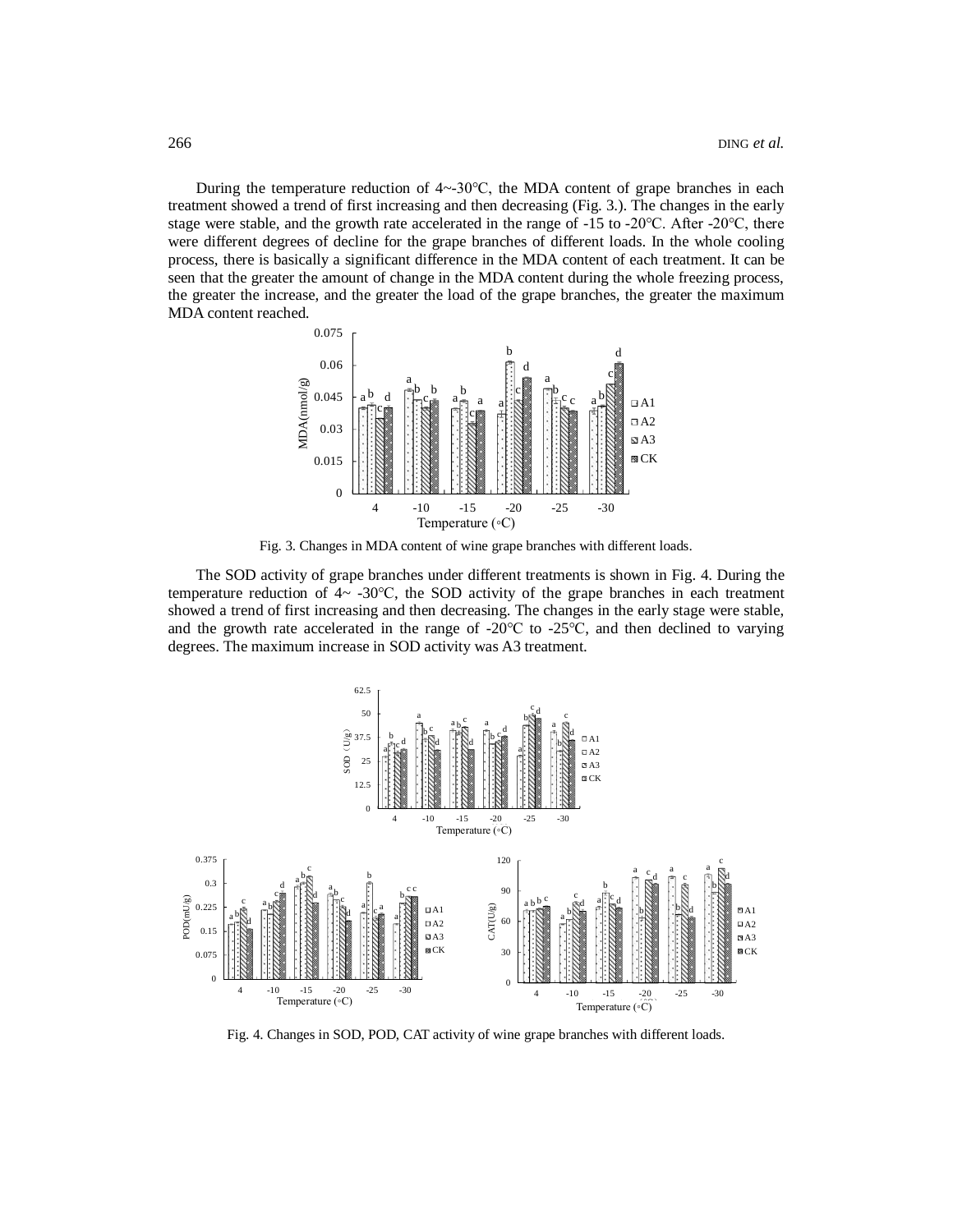THE BEST FRUIT LOADS FOR THE COLD RESISTANCE 267

The POD activity of each treatment of grape branches generally showed a trend of increasing first and then decreasing (Fig. 4.). Among them, the A1, A2 and A3 treatments reached the peak at -15℃ treatment while the CK treatment reached the peak at -10℃. The maximum increase in the POD activity was at A3 treatment, followed by For A2 treatment.

The CAT activity of grape branches in each treatment changed relatively slowly within the range of 4~-15℃ (Fig. 4.). The activity increased rapidly between -15~-20℃, and then the growth rate slowed down. The four treatments all peaked at -30℃. The largest increase in CAT activity was at A1 treatment, the smallest at A2 processing.

The change rate  $\alpha$  (equation (1)) between the maximum value reached by each index in the whole temperature-reducing process and its control value is taken as the original data of comprehensive evaluation.

Rate of change  $\alpha = (X_{imax} - C K_i) / C K_i$ (1)

Among them,  $X_{imax}$  is the maximum value of the index  $i$  in the whole cooling process, and  $CK<sub>i</sub>$  is the measured value of the CK of the index *i* without freezing. The result of factor contribution rate calculated by SPSS is shown in Table 2. The first two principal components are selected as effective principal components according to the principle of extracting the number of principal components. The first two principal components can contain 88.218% of the information in the data used, which is representative and can be analyzed further.

| main<br>ingredient | Initial eigenvalue |                            |                                       |
|--------------------|--------------------|----------------------------|---------------------------------------|
|                    | Eigenvalues        | Variance contribution rate | Cumulative variance contribution rate |
|                    | 4.794              | 68.482                     | 68.462                                |
| $\mathfrak{D}$     | 1.381              | 19.736                     | 88.218                                |
| 3                  | 0.825              | 11.782                     | 100                                   |

**Table 2. Explanation of variance of principal component analysis**.

The main component load table calculated by SPSS is shown in Table 3. From the table, we can see that the main component 1 mainly carries the information of relative conductivity, MDA content, SOD activity, POD activity and CAT activity, and the main component 2 mainly carries the information of  $LT_{50}$ .

|  |  | Table 3. Principal factor load table. |  |  |  |
|--|--|---------------------------------------|--|--|--|
|--|--|---------------------------------------|--|--|--|

| Physiological and biochemical indicators | main ingredient 1 | main ingredient 2 |
|------------------------------------------|-------------------|-------------------|
| Relative conductivity                    | $-0.924$          | $-0.367$          |
| Soluble sugar content                    | 0.672             | $-0.277$          |
| $LT_{50}$                                | 0.336             | 0.931             |
| MDA content                              | 0.908             | 0.009             |
| SOD activity                             | 0.986             | $-0.052$          |
| POD activity                             | $-0.834$          | 0.547             |
| CAT activity                             | 0.940             | 0.035             |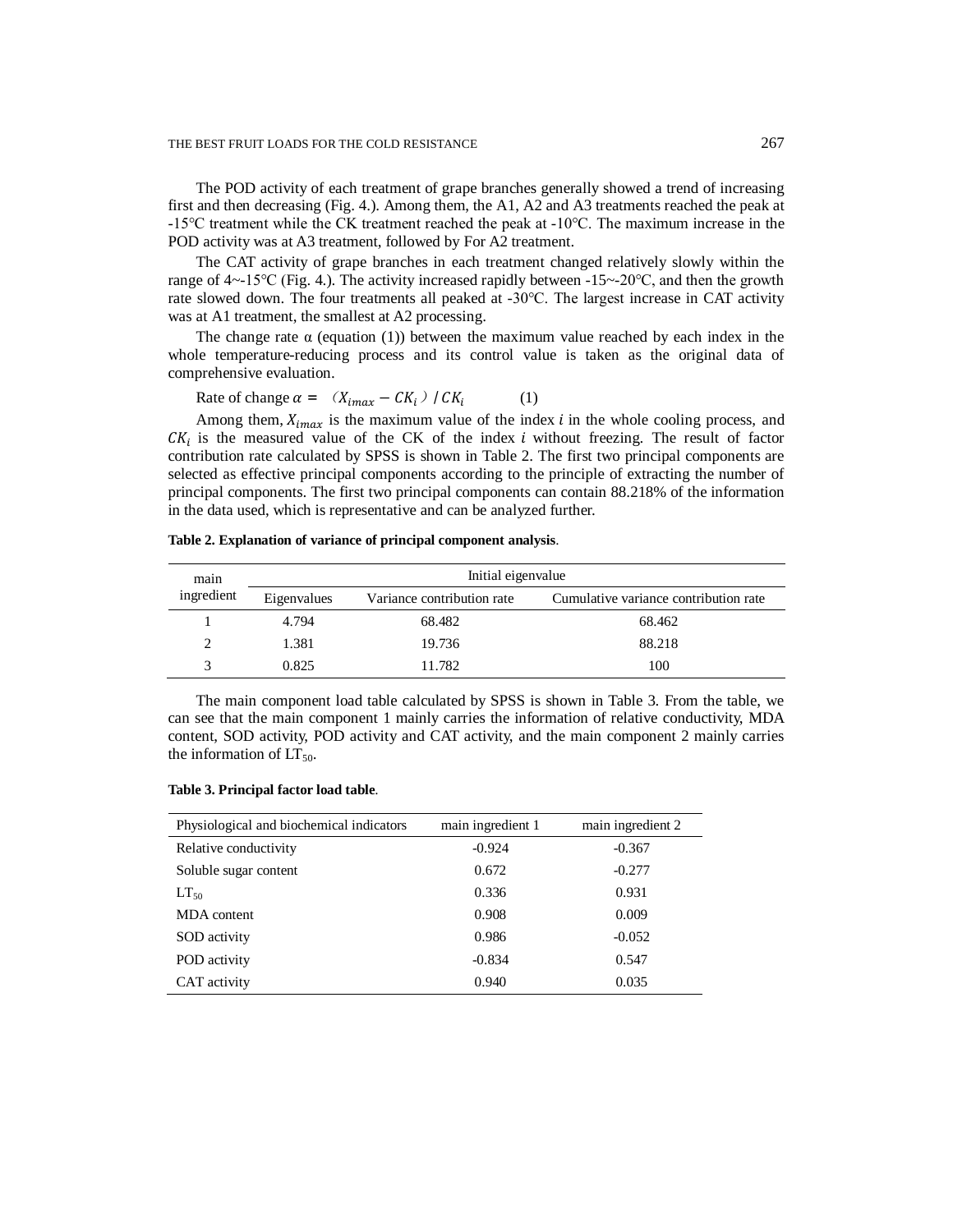According to the component matrix obtained by factor analysis, the eigenvector matrix is calculated, and the two principal components extracted can be expressed as a linear combination of each variable, and the score function of the two principal components (equation (2) and equation (3) can be obtained. In the formula,  $X_1 \sim X_7$  respectively represent relative conductivity, soluble sugar content,  $LT_{50}$ , MDA content, SOD activity, POD activity and CAT activity.

After normalizing all variables, the values of the two principal components corresponding to each harvest period, that is, the scores of *F1* and *F2*, can be calculated, and the respective variance contribution rates of the two principal components are used as weights for the *F1* and *F2*. The scores are weighted, and the comprehensive score equation  $F$  (Equation (4)) of each treatment is obtained, and the overall cold resistance of the wine grape branches with different loads is ranked according to the size of the *F* value. The higher the overall score, the higher the ranking, which means that the load resistance of the grape branches is better. The comprehensive score is greater than 0, indicating that the overall cold resistance of the grape branches under the load is above the average level, otherwise it is below the average level.

$$
F_1=0.422X_1+0.307X_2+0.153X_3+0.415X_4+0.450X_5-0.381X_6+0.429X_7
$$
\n(2)  
\n
$$
F_2=-0.312X_1-0.236X_2+0.792X_3+0.008X_4-0.044X_5+0.465X_6+0.030X_7
$$
\n(3)  
\n
$$
F=(68.482F_1+19.736 F_2)/100
$$
\n(4)

The comprehensive score ranking of the cold resistance of wine grape branches with different loads is shown in Table 4. A3 treated principal component 1 scored the highest at 1.775. The cold resistance of grape branches with different loadings was ranked as 5 kg total fruit> 3 kg total fruit > 6 kg total fruit  $(CK)$  > 4 kg total fruit.

| deal with      | F1       | F2       | F        | Rank |
|----------------|----------|----------|----------|------|
| A1             | 0.162    | 1.668    | 0.440    |      |
| A2             | $-1.750$ | $-0.023$ | $-1.203$ |      |
| A <sub>3</sub> | 1.775    | $-0.871$ | 1.044    |      |
| СK             | $-0.188$ | $-0.774$ | $-0.281$ | 3    |

**Table 4. Comprehensive scores of cold resistance of wine grape branches with different loads**.

Comprehensive physical microstructure and physiology and biochemistry data of branches were observed. The comprehensive score of physiology and biochemistry is similar to the result of the proportion of xylem, which means that the growth of the branches is the best under the appropriate amount of fruit, so the resistance Cold ability is also the strongest. If the load is too much, the branches will not get enough nutrients, and the growth degree is not enough to resist the low temperature stress; if the load is too little, the branches will get too many nutrients, and the growth amount is too large, and more osmotic adjustment is required during low temperature stress substances and protective enzymes to resist low temperature, and the rate of production of synthetic substances has an upper limit, it is impossible to fully meet the needs of the branches, so it is not conducive to resistance to low temperatures. Combined with the above analysis, it can be concluded that the branch has the best cold resistance when the fruit is 5 kg, so it can be determined that the optimal amount of fruit is 5 kg.

In the wine grape cultivation technology, the regulation of the load is important. It can not only regulate the quality of the grape fruit, but also affect the resistance of the grape itself. The load can regulate the degree of vegetative growth of the tree, and can also regulate the degree of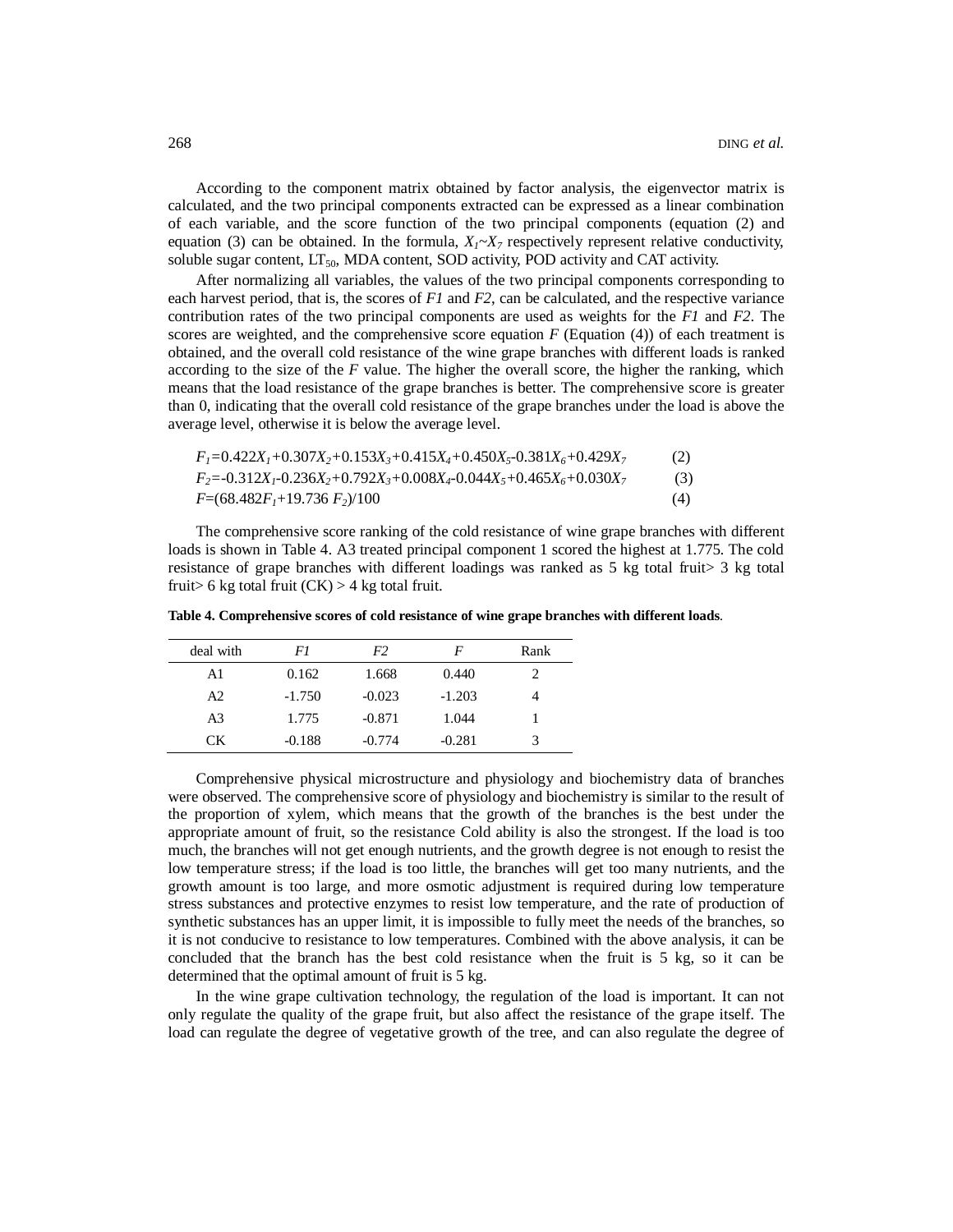reproductive growth (Liu *et al*. 2015, Chen 2016), only the appropriate load can achieve the purpose of the best wine grape quality and the best wine quality (Shi *et al*. 2016, Zhang 2016).

At present, most of the researches on the fruit load has focused on the effects on fruit quality (Zhang 2013, Man *et al*. 2011) and fruit disease resistance (Yu *et al*. 2010, Wen 2016), and few articles related to the resistance of trees. In this study, the growth of the branch is the best in the right amount of fruit hanging, so the cold resistance is also the strongest. If the load is too much, the branches cannot get enough nutrition and the growth degree is not enough to resist the stress of low temperature. Under low temperature stress, more osmotic adjustment substances and protective enzymes are needed to resist low temperature, and the rate of production of synthetic substances has an upper limit, which cannot fully meet the needs of branches, so it is not conducive to resist low temperature. The results of this study showed that the electrical conductivity, enzyme content and other physical and chemical properties of branches could reach a more appropriate level under the condition of appropriate fruit setting. Combined with the above analysis, it can be concluded that the cold resistance of branches of Cabernet Sauvignon is the best when the fruit bearing capacity is 5 kg.

Shi *et al* (2015a) found that the branches with the most fruit grape varieties with a slight fruit ratio of 1:1 in western Liaoning had the strongest cold resistance capacity. Some scholars have also found that in the eastern foothills production area of Helan, the semi-lethal temperature of the branches was the lowest when the plant load of the Cabernet Sauvignon variety was 10 ears in the irrigated silt planting area (Shi *et al*. 2015b), and when the plant load of the Cabernet Sauvignon variety was 15 ears in the gravel sand soil planting areas. The semi-lethal temperature of the branches is the lowest. The above results are consistent with the conclusions of this study.

The research showed that in the cooling process, the relative conductivity of different load wine grape branches showed an upward trend. Overall, the more the fruit load, the higher the semi-lethal temperature of grape branches. The soluble sugar content of wine grape branches with different loading showed a trend of slightly decreased at first, then increased and then decreased. The MDA content of different load wine grape branches showed a trend of first increased and then decreased. In the cooling process, the three kinds of anti-adversity enzymes through the synergistic effect together against low temperature stress, different load wine grape branches of anti-adversity enzyme activity were significantly improved.

The results of factor analysis and principal component analysis showed that the cold resistance of grape branches with different loads was in the order of total fruit 5 kg > total fruit 3  $kg >$  total fruit 6 kg (CK) > total fruit 4 kg. Based on the physiological and biochemical data, it can be concluded that the cold resistance of branches is the best when the fruit load is 5 kg, so the best fruit load of wine grapes in the eastern foot of Helan Mountain is 5 kg.

#### **Acknowledgments**

This work was supported by the Natural Science Foundation of China (No. 41675114), the National Key Research and Development Project of China (2019YFD1002202) and the Key Research and Development plan of Ningxia Hui Autonomous Region (2018BFH03012). The authors are also greatly thankful to the Ningxia Key Laboratory for Preventing and Reducing Meteorological Disaster team for the test site and all the help in needed.

### **References**

Antivilo FG, Paz RC, Tognetti J, Keller M, Cavagnaro M, Barrio EE and Juñent FR 2019. Winter Injury to Grapevine Secondary Phloem and Cambium Impairs Budbreak, Cambium Activity, and Yield Formation. J. Plant Growth Regul. Available online with updates at <https://doi.org/10.1007/s00344-019-10051-w.>